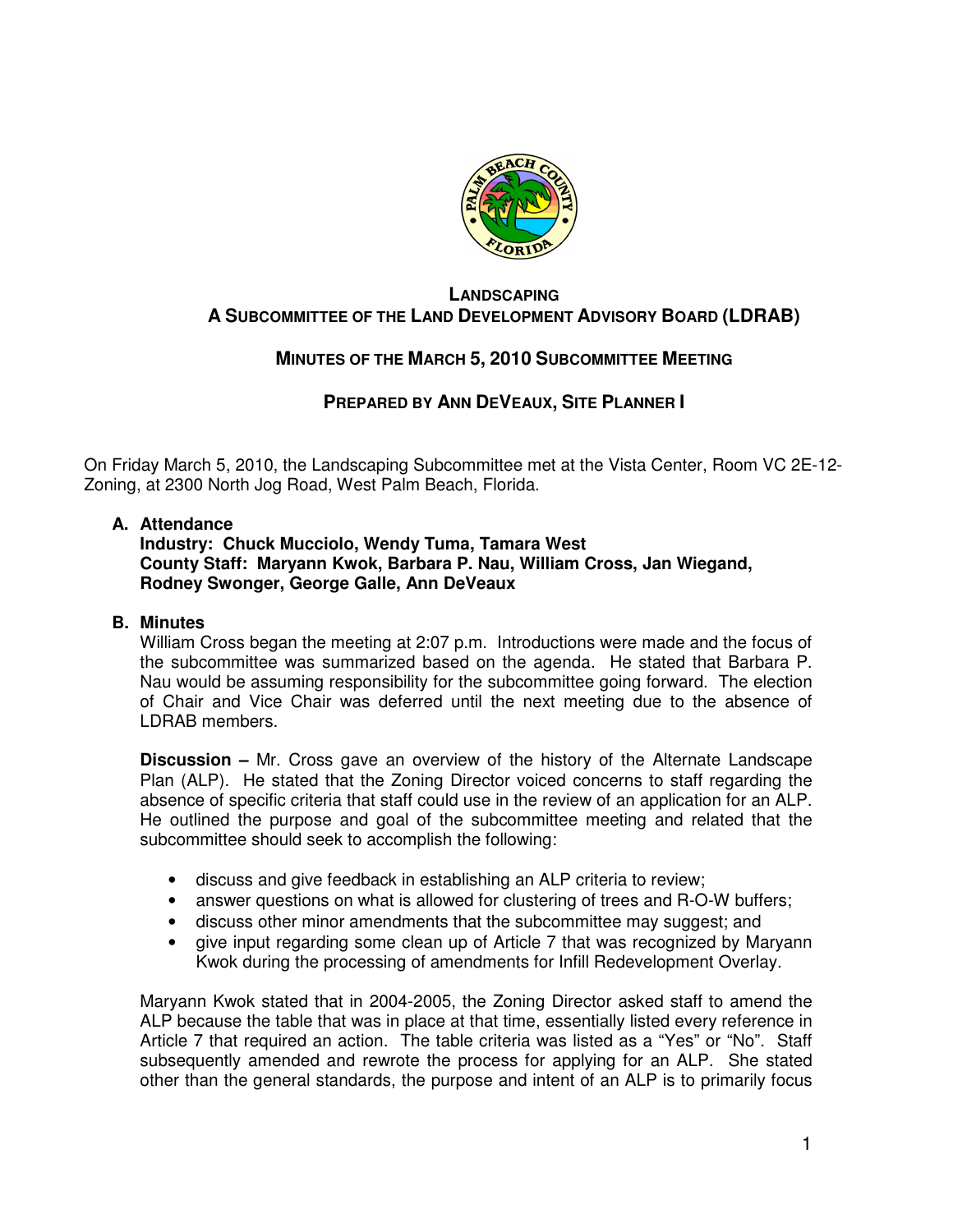on the creative use of landscaping or the protection of existing native materials on site with minimal guidelines that staff could utilize in the review.

Wendy Tuma mentioned that the copy of the ALP table handout with stricken information was difficult to analyze. Ms. Kwok explained that the table handout represents a prior version that had redundancies. During the cleanup of the table, it was simplified, revised and inadvertently removed from the 2003 ULDC. She stated that the table is missing a column which states the criteria and the amount of deviation allowed in using an ALP.

Rodney Swonger stated that the previous table was too vague and absent of guidelines.

Mr. Cross stated that staff proposes to develop a method of criteria for reviewing an application for an ALP similar to that of waivers for the Lifestyle Commercial Center (LCC) and Infill Redevelopment Overlay (IRO) recently adopted. The goal is to identify certain standards that would be eligible to apply for a waiver and to specify what the deviation or waiver could be, i.e., obtaining a waiver from the rear requirement for foundation planting in the rural tier.

In answer to a question on fees, Ms. Kwok stated that ALPs are not eligible for fees at this time.

Tamara West related that she would like more time to consider the contents of the information given today and come back at a later time to give staff feedback. She also stated that she has real projects with real issues that have to be resolved before going to the Board and the projects can be reviewed in accordance with the ALP table handout..

Ms. Tuma questioned the terminology of waiver versus deviation and whether waivers are for ALPs. Mr. Cross stated that the waiver language will be rewritten and that the waiver is for an ALP deviation. She also asked if R-O-W buffers, when stated in the ULDC, encompass any kind of R-O-W buffer. Rodney Swonger answered that staff's desire is to keep R-O-W buffers general to include shrubs, trees and spacing among others items. Ms. Kwok stated that staff is not reducing quantities through a waiver.

Tamara West questioned whether the ALP would require Board approval or just review by the Zoning Director. Ms. Kwok stated that it is an administrative approval process or some other type such as Type I or Type II variance process.

Ms. Kwok expounded on the fact that quantities would be reduced through a variance versus a waiver and that waivers can not be obtained on specific conditions imposed by the Board. She reiterated that conditions being written should be done carefully. Once the conditions are Board approved, a waiver can not be obtained. She stated the idea is to make the process user friendly and not stringent. The question to be answered is: "What can be waived?"

Wendy Tuma asked if there were any projects that repeatedly come in for an ALP. Mr. Swonger responded with preservation trees in the buffer, but that it should not be so because of the ULDC allowance to count it as preservation trees.

George Galle gave examples of Ellison Wilson and Parcel 32 as being intracoastal properties utilizing an ALP because of mangroves.